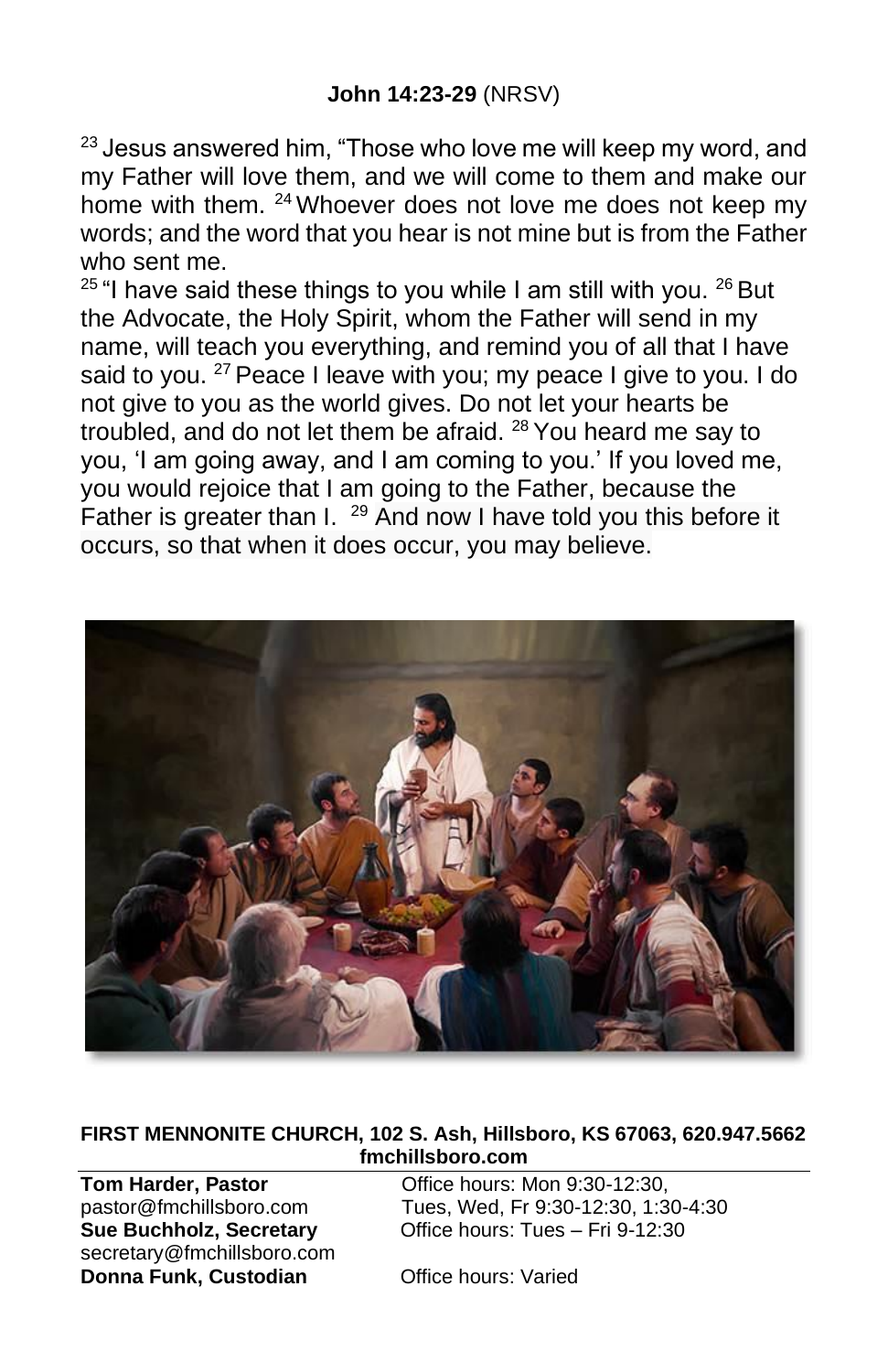

# **FIRST MENNONITE** CHURCH

 **In Christ - Making Disciples through Loving Relationships.**

Worship 10:30 a.m.

# **Sixth Sunday of Easter, May 22, 2022**

# **GATHERING**

Gathering Music<br>
Welcome, Announcements<br>
Welcome, Announcements Welcome, Announcements Prelude to Worship **Internal Contract Contract Contract Contract Contract Contract Contract Contract Contract Contract Contract Contract Contract Contract Contract Contract Contract Contract Contract Contract Contract Cont** \*Call to Worship **Psalm 67** Psalm 67 Doug Miller

*May God be gracious to us and bless us and make his face to shine upon us, that your way may be known upon earth, your saving power among all nations.*

**Let the peoples praise you, O God; let all the peoples praise you.** *Let the nations be glad and sing for joy, for you judge the peoples with equity and guide the nations upon earth.* **Let the peoples praise you, O God; let all the peoples praise you.** *The earth has yielded its increase;* 

*God, our God, has blessed us.*

#### *May God continue to bless us;*

*let all the ends of the earth revere him.*

### \*Prayer

\*Hymns of Gathering

Summoned by the God Who Made Us VT 1 Uyai mose (Come All You People) VT 2 Time for God's Children Jan Amstutz

## **SHARING**

| Sharing and Prayer               |                   | <b>Pastor Tom</b> |
|----------------------------------|-------------------|-------------------|
| <b>Bringing our First Fruits</b> |                   | Jenny Epp         |
| Hymn                             | Our God in Heaven | VT 673            |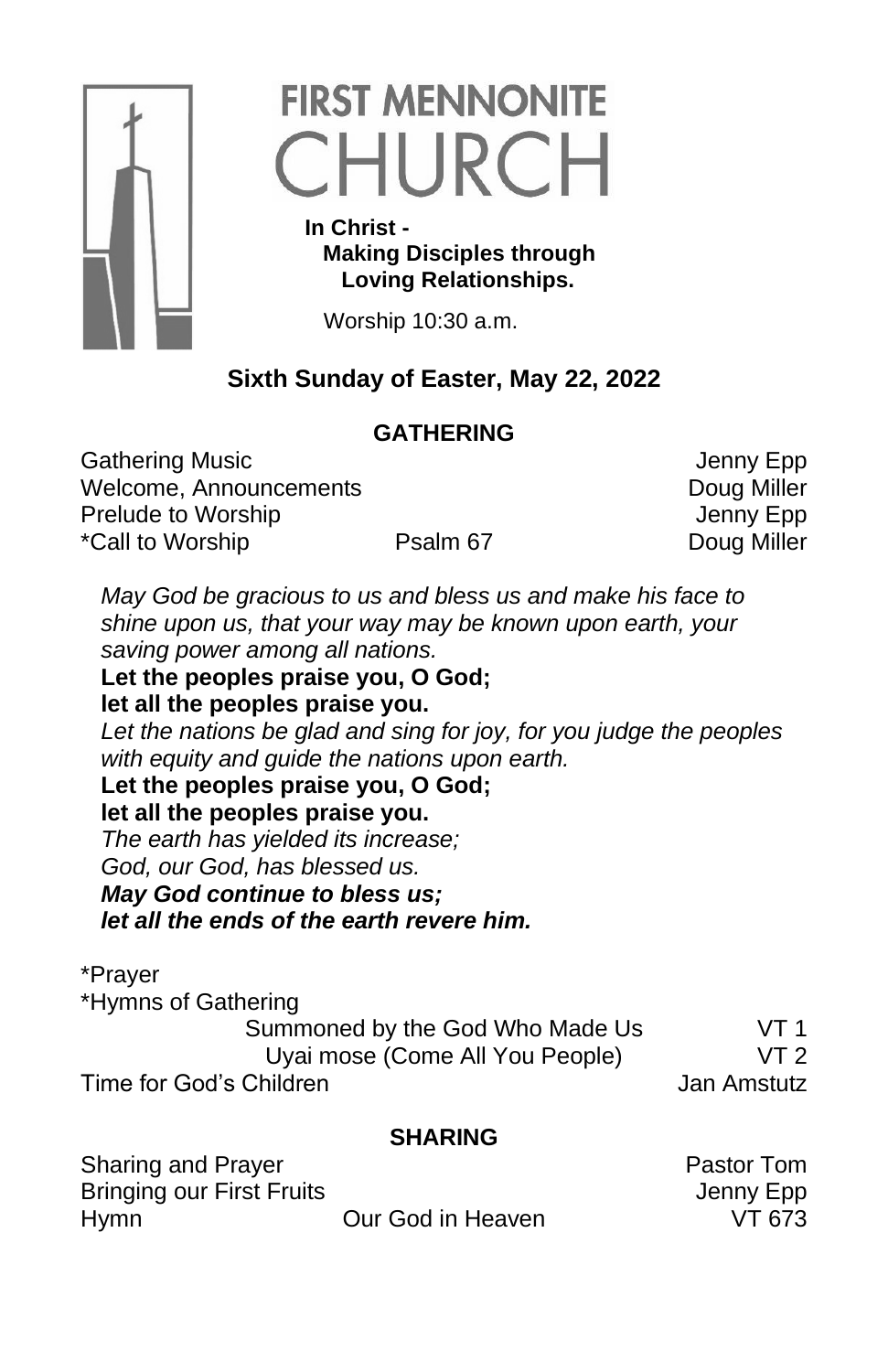### **LISTENING**

The Lesson John 14:23-29 Message **Loving Jesus Pastor Tom** 

**RESPONDING**

Hymn Jesus Christ is Love Divine VT 749

Sending **Pastor Tom** Postlude Jenny Epp

## **Among Our Friends and in Our Prayers:**

- o **MC USA Special Session** in KC will be this coming Friday and Saturday. Doug Bartel will be our only delegate this time.
- o **WDC Prayer Requests** Give thanks for the many ways that WDC's Resource Commission and Resource Library encourage spiritual growth, and pray for meaningful discussion at this week's "Final Thursday" book discussion sponsored by the Resource Library

# *Thank you so much to everyone who sent beautiful cards and wonderful pictures to me for my 90th birthday. I appreciate them all. Ruth Ann Penner*

#### **Announcements:**

- o **TODAY (Sun., May 22) – Sunday-Afternoon-at-the-Museum program,** Dave Kreider, "Collecting for College and Community: Past, Present and Future," 3 p.m., Kauffman Museum auditorium.
- o **Creativity Camp**: Flyers have been sent out! Pray for students and staff to glorify the creativity of God June 7,9,14, and 16!
- o **Baking Party**: May 25th join the fun in our church kitchen while we bake, talk, bake, laugh, bake and fellowship together making cookies for the Food 4 Kids Program.